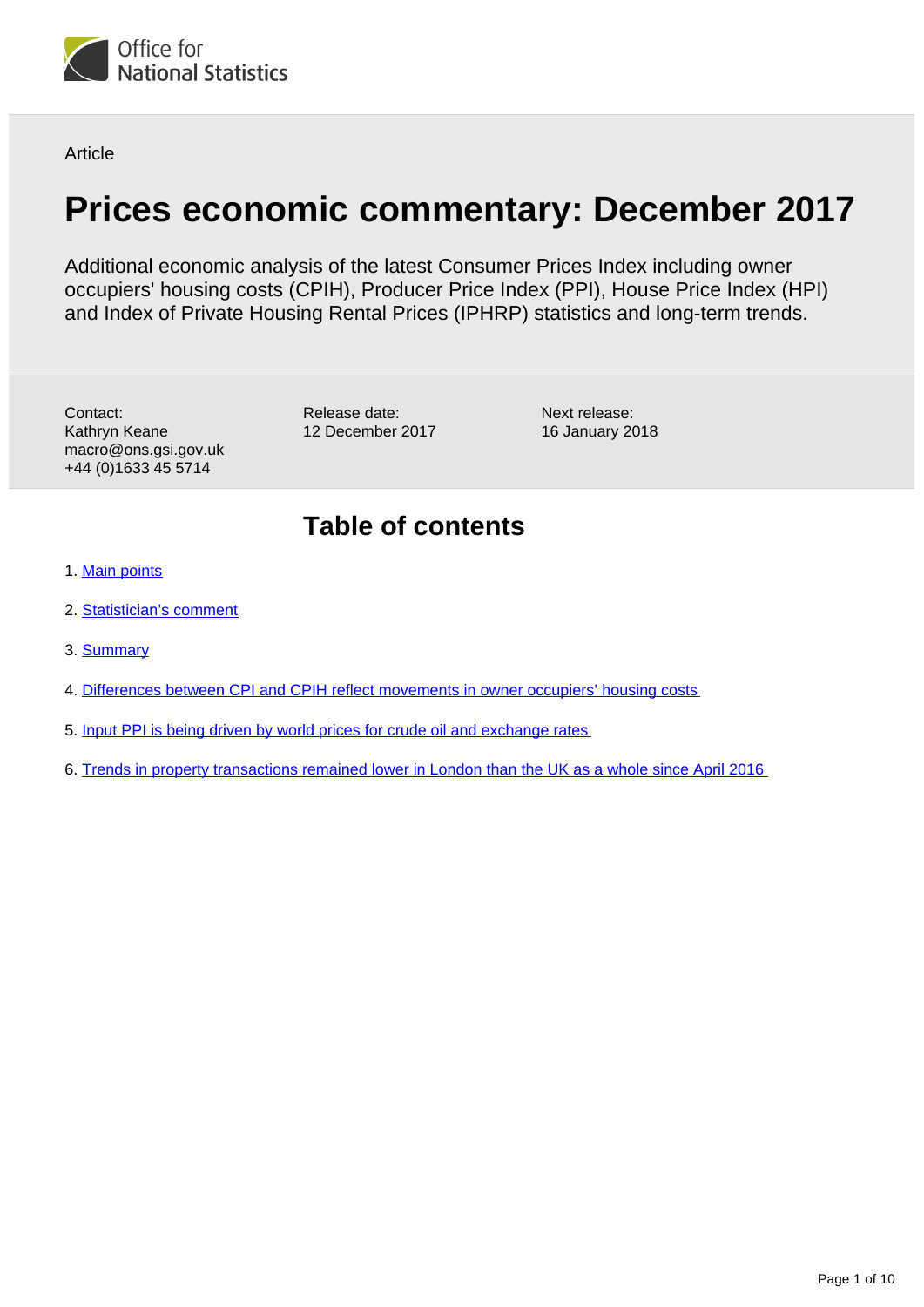# <span id="page-1-0"></span>**1 . Main points**

- The 12-month growth rate for the Consumer Prices Index including owner occupiers' housing costs (CPIH) has remained flat at 2.8% for the third consecutive month, while the growth rate for the Consumer Prices Index (CPI) – which does not include owner occupiers' housing costs – has risen slightly to 3.1%.
- The 12-month growth rate for the input Producer Price Index has risen to 7.3%, from 4.8% in October 2017; recent increases have been driven by an increasing contribution from crude oil.
- The London property market has continued to grow at a slower rate in comparison with the UK as a whole since mid-2015, with transactions for both remaining relatively flat since May 2016.

# <span id="page-1-1"></span>**2 . Statistician's comment**

Commenting on today's inflation figures, ONS Head of Inflation Mike Prestwood said:

"CPI inflation edged above 3% for the first time in nearly six years, with the price of computer games rising and airfares falling more slowly than this time last year. These upward pressures were partly offset by falling costs of computer equipment.

"The prices of raw materials and goods leaving factories continued to increase as oil and petrol prices continued to rise.

"Annual rises in house prices and rents continued to slow, with London seeing house price falls for the second month running."

# <span id="page-1-2"></span>**3 . Summary**

The Consumer Prices Index (CPI) 12-month growth rate edged up slightly to 3.1% in November 2017. This is significant as it means that the Governor of the Bank of England is required to write a letter to the Chancellor of the Exchequer to explain why the CPI is more than 1 percentage point above the inflation target, which has been [set by the government](https://www.bankofengland.co.uk/monetary-policy).

The reason that CPI has moved above the 3% target, and the Consumer Prices Index including owner occupiers' housing costs (CPIH) – the Office for National Statistics' lead measure of inflation – remains at 2.8%, is explored in Section 4 of this article.

In summary, the CPIH extends the goods and services included within CPI to also incorporate a measure of owner occupiers' housing costs. These are the costs of housing services associated with owning, maintaining and living in one's home. These have shown weaker growth than other areas of the basket of goods and services that are covered in both the CPI and the CPIH. This has a direct dampening effect on CPIH, and also an indirect effect because it reduces the weight applied to other components that may otherwise push up the growth rate, such as airfares this month.

Figure 1 shows the 12-month growth in the [Consumer Prices Index including owner occupiers' housing costs](https://www.ons.gov.uk/releases/ukconsumerpriceindicesnov2017) (CPIH) remained unchanged at 2.8% in November 2017. The input [Producer Price Index](https://www.ons.gov.uk/releases/ukproducerpriceinflationsept2017) (input PPI) grew by 7.3% in the 12 months to November 2017, up from 4.8% in the 12 months to October 2017. The output [Producer](https://www.ons.gov.uk/releases/ukproducerpriceinflationnov2017)  [Price Index](https://www.ons.gov.uk/releases/ukproducerpriceinflationnov2017) (output PPI) grew by 3.0% in the 12 months to November 2017, up from 2.8% in the 12 months to October 2017.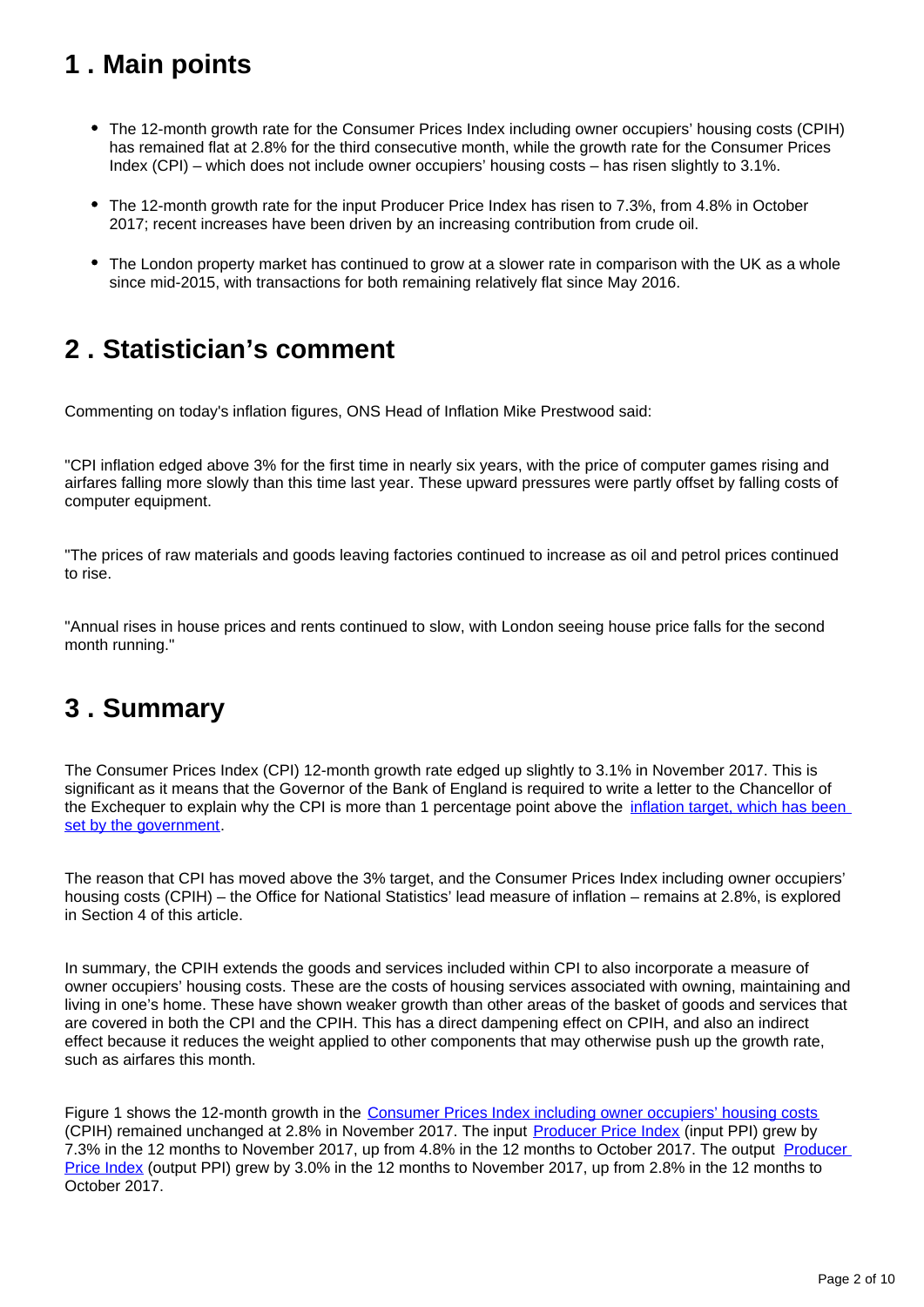## **Figure 1: Annual growth rate for Producer Price Index (PPI) input (left-hand side), PPI output and Consumer Prices Index including owner occupiers' housing costs (CPIH) (right-hand side)**

**UK, November 2008 to November 2017**



Data tables accompanying this commentary include contributions to the 12-month growth rate of output PPI and input PPI, and contributions to the 12-month growth rate of CPIH and CPI by import intensity of goods and services.

# <span id="page-2-0"></span>**4 . Differences between CPI and CPIH reflect movements in owner occupiers' housing costs**

Figure 2 shows the 12-month growth rate in the Consumer Prices Index including owner occupiers' housing costs (CPIH), the Consumer Prices Index (CPI) and owner occupiers' housing costs (OOH). OOH are the costs of housing services associated with owning, maintaining and living in one's home. OOH and Council Tax payments are present in CPIH but are excluded from the CPI measure.

The inclusion of OOH and Council Tax causes the "housing, water, electricity, gas and other fuels" component to have a higher expenditure weight in CPIH compared with CPI, and consequently the contributions from this category are generally higher for CPIH compared with CPI.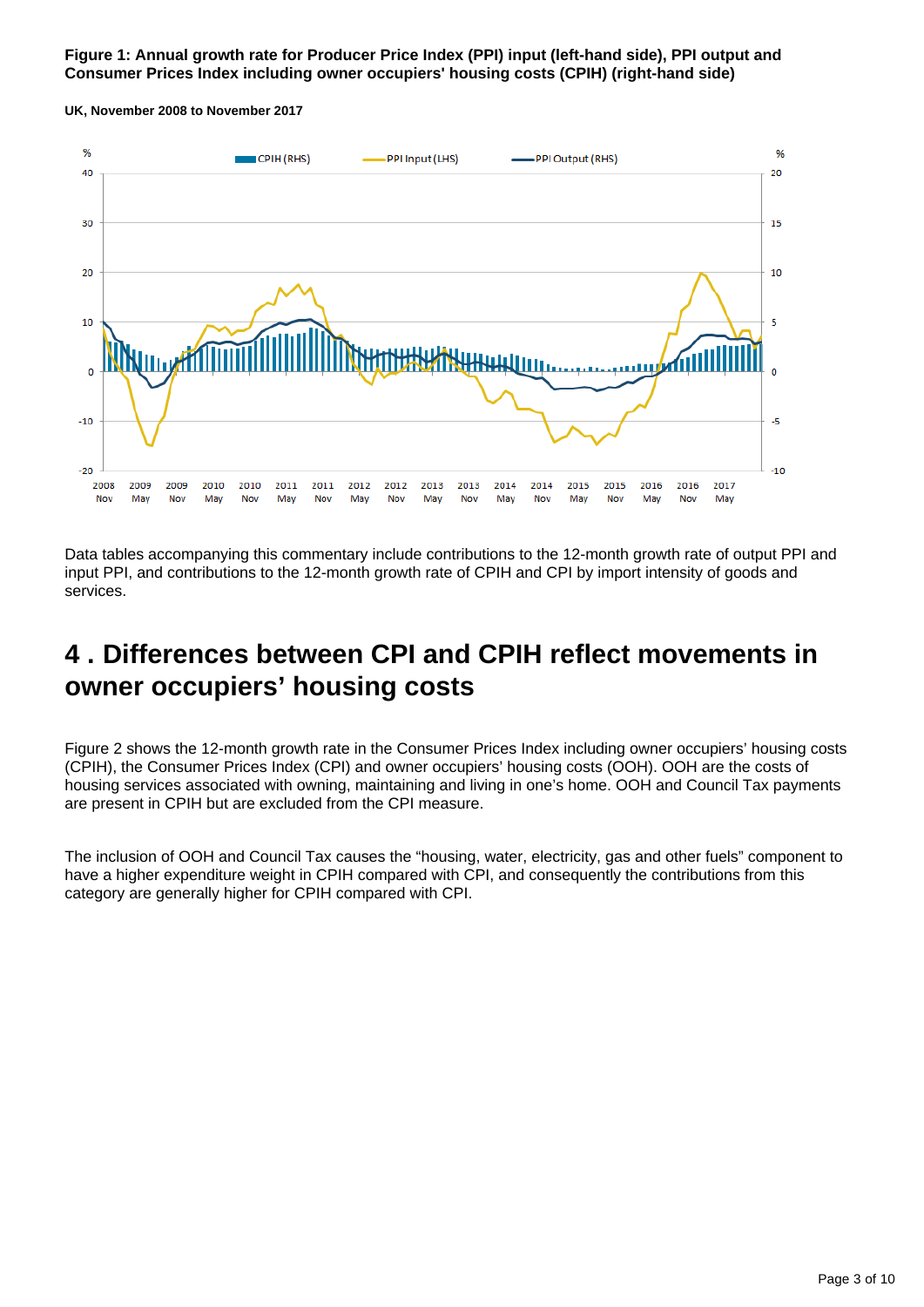## **Figure 2: 12-month growth rates in the Consumer Prices Index (CPI), the Consumer Prices Index including owner occupiers' housing costs (CPIH) and owner occupiers' housing costs (OOH)**

### **UK, January 2008 to November 2017**

Figure 2: 12-month growth rates in the Consumer Prices Index (CPI), the Consumer Prices Index including owner occupiers' housing costs (CPIH) and owner occupiers' housing costs (OOH)



UK, January 2008 to November 2017

#### **Source: Office for National Statistics**

Figure 2 illustrates that when the OOH 12-month growth rate is less than the CPI 12-month rate, as was the case between April 2008 and July 2014, CPIH also grows at a lower rate than CPI. Conversely, when OOH are growing at a faster rate than the CPI, as was the case between August 2014 and March 2017, it has an upward effect that pushes the CPIH 12-month rate above that of the CPI.

Since April 2017, OOH have been growing more slowly than CPI, resulting in the CPI 12-month rate being above that of CPIH. In November 2017, the 12-month rate of CPI was 3.1% while CPIH was 2.8% and owner occupiers' housing costs grew by 1.5%.

Figures 3a and 3b present the contributions to the 12-month rate of CPI and CPIH from selected components. The dark blue bars represent the "housing, water, electricity, gas and other fuels" component and highlight the difference that the inclusion of owner occupiers' housing costs makes to CPIH. This difference has been particularly pronounced since early 2015, with the broader component having little or no impact on CPI, while the inclusion of OOH and Council Tax meant that the component contributed between 0.3 and 0.7 percentage points to the CPIH 12-month growth rate.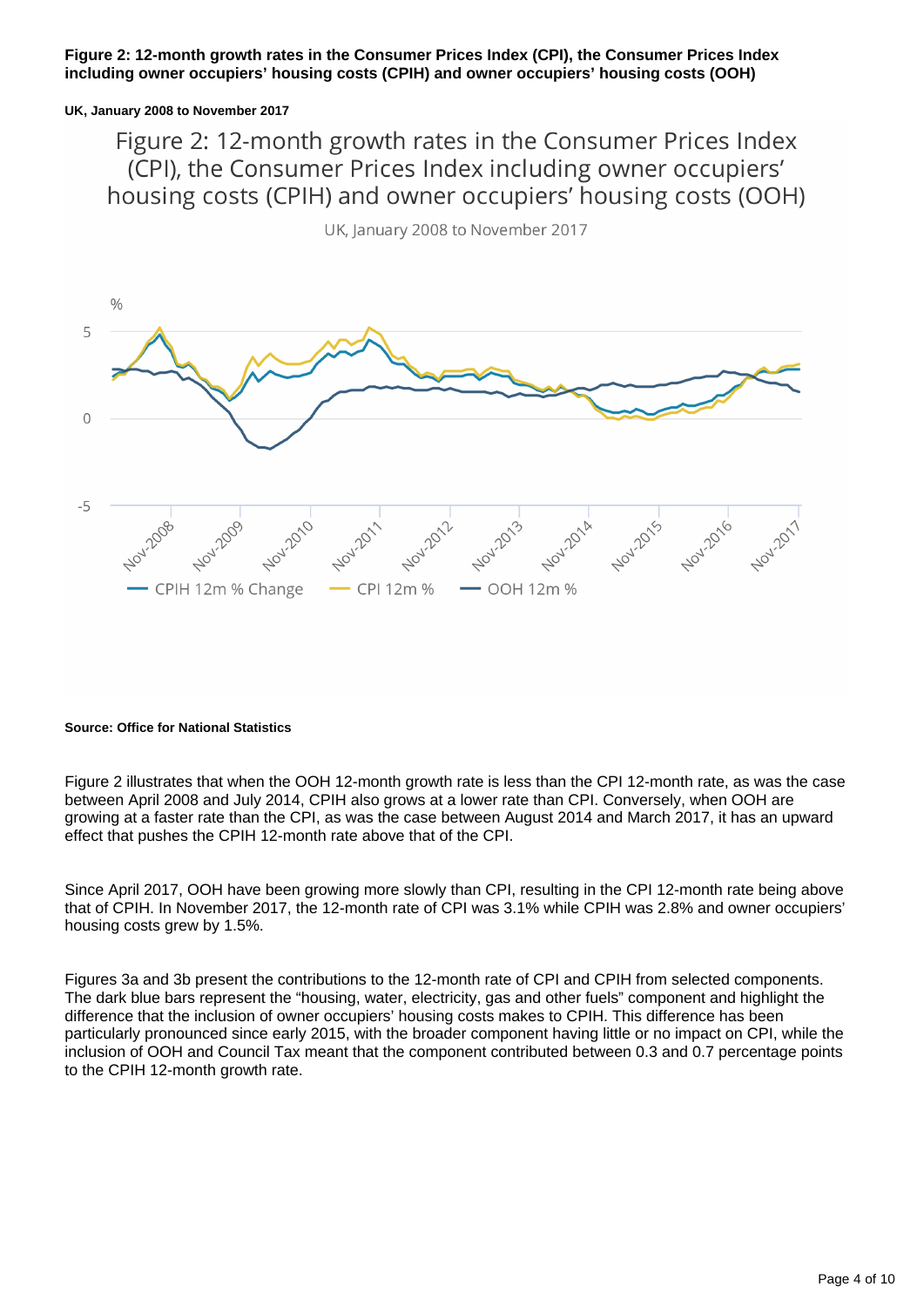# **Figure 3a: Contributions to the Consumer Prices Index including owner occupiers' housing costs (CPIH) 12-month growth rate**

### **UK, January 2008 to November 2017**

# Figure 3a: Contributions to the Consumer Prices Index including owner occupiers' housing costs (CPIH) 12-month growth rate

UK, January 2008 to November 2017



**Source: Office for National Statistics**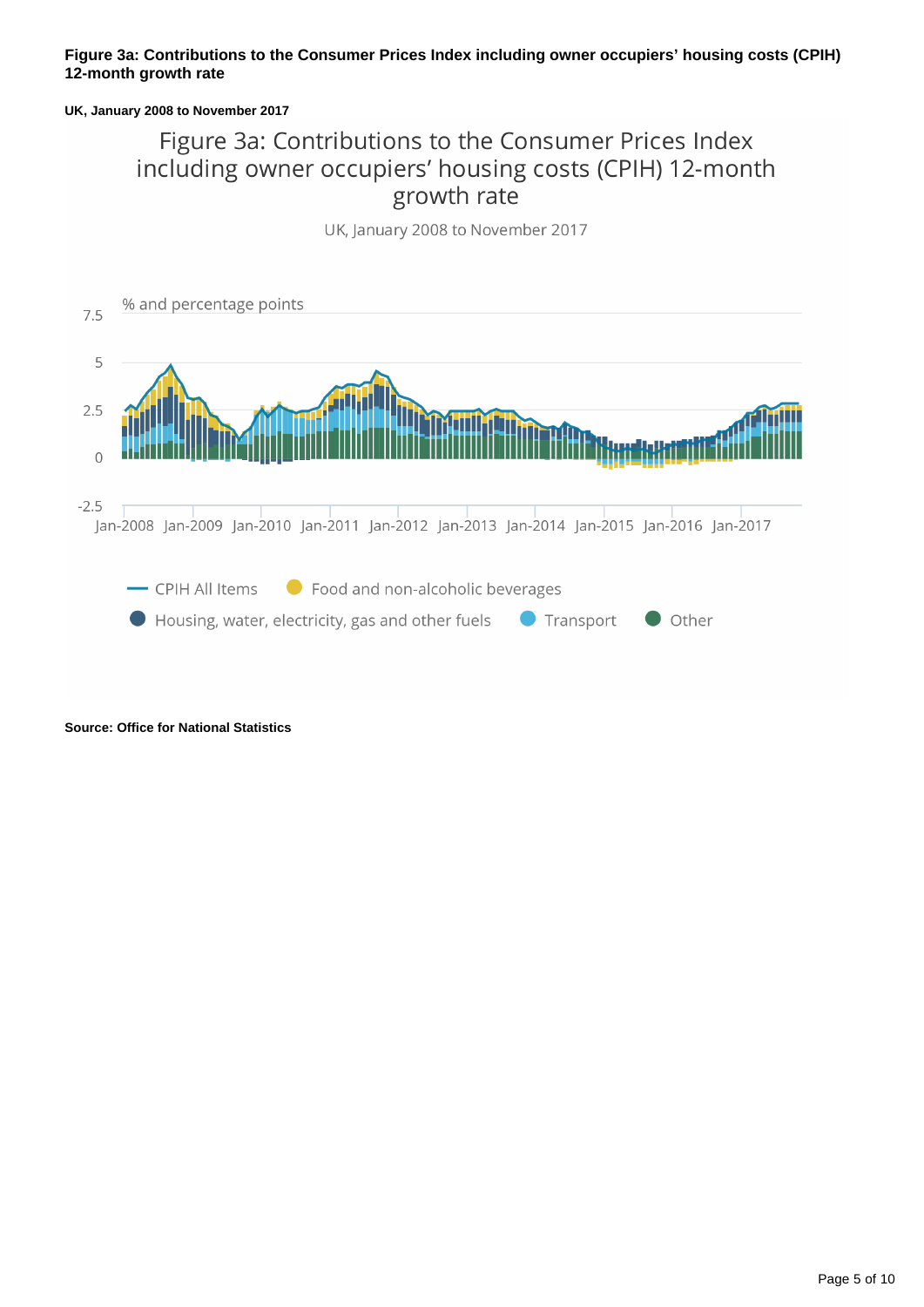## **Figure 3b: Contributions to the Consumer Prices Index (CPI) 12-month growth rate**

### **UK, January 2008 to November 2017**

# Figure 3b: Contributions to the Consumer Prices Index (CPI) 12month growth rate

UK, January 2008 to November 2017



#### **Source: Office for National Statistics**

Both measures of inflation have been broadly increasing since autumn 2015, with the 12-month growth rate of CPIH being higher than CPI until February 2017. The inclusion of owner occupiers' housing costs and Council Tax have a direct effect on CPIH but they also result in other components having a lower weight within the index. This means that the effects of other drivers of price growth, such as food and energy prices, can be more muted.

For example, following the referendum in June 2016 on the UK's exit from the EU the value of sterling fell, putting upward pressure on the cost of those goods and services imported into the UK. The effect of the different expenditure weighting applied to non-housing components can be seen in the way these exchange rate effects feed through into CPI and CPIH respectively. Transport, a relatively import-intensive category, has consistently made a higher contribution to headline CPI compared with CPIH in the period since July 2016. However, for the period from late 2014 to June 2016, transport had a downward pull on both CPI and CPIH, but the downward pull on CPI was greater due to its larger expenditure weight.

The differences between CPI and CPIH are therefore seen in both the direct effect of owner occupiers' housing costs, which have had a dampening effect recently on CPIH, and in the indirect effect of reducing the weight applied to other components that may otherwise push up the growth rate, such as imported goods. This can partly explain the difference in the rate of change of CPI and CPIH, with CPI having increased by 3.2 percentage points between October 2015 and November 2017, while CPIH has only increased by 2.6 percentage points over the same period.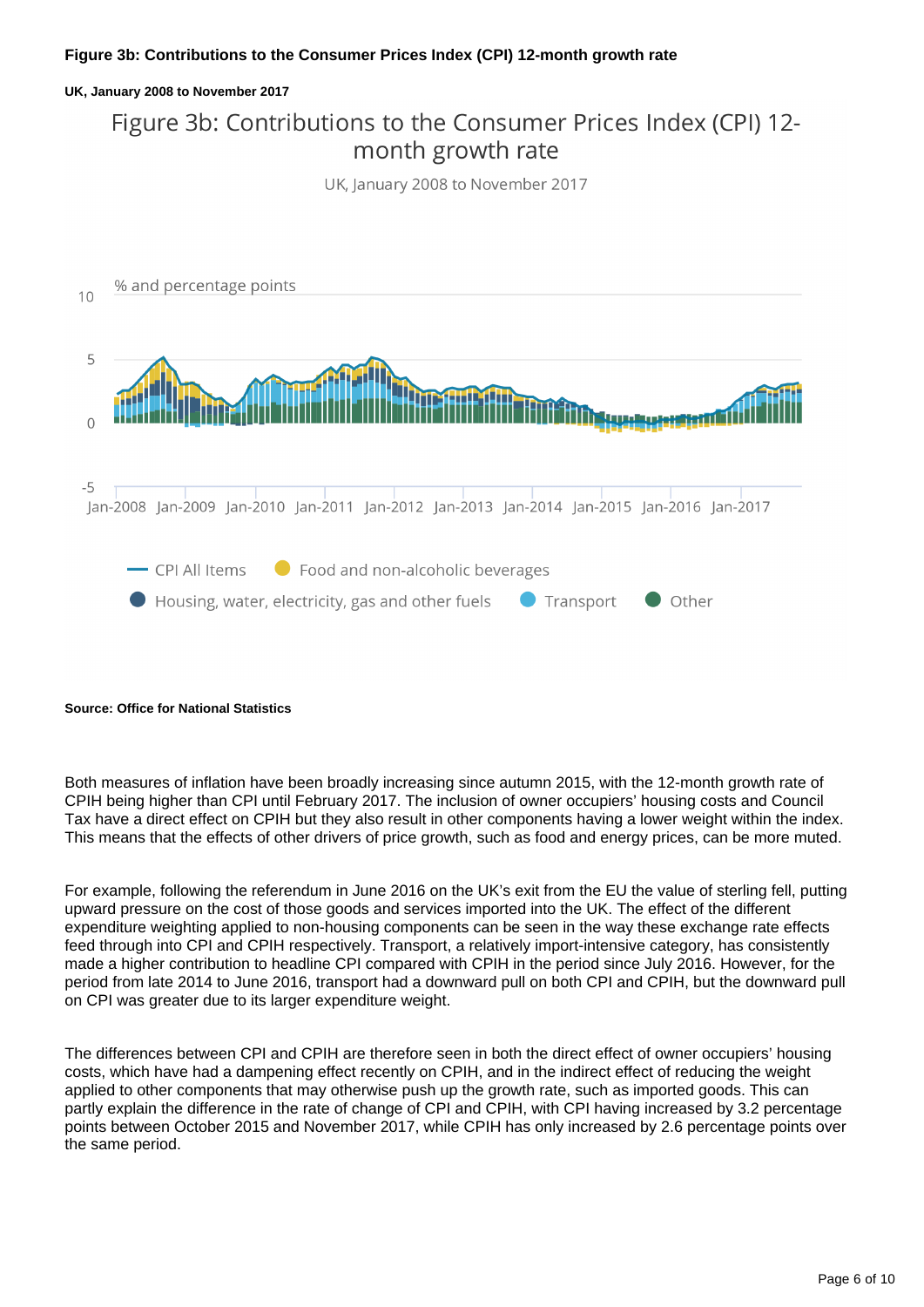# <span id="page-6-0"></span>**5 . Input PPI is being driven by world prices for crude oil and exchange rates**

Figure 4 shows the contribution that different components of the input Producer Price Index (PPI) have made to the headline 12-month rate between March 2013 and November 2017. It also shows 12-month growth rates in the inverted sterling effective exchange rate (ERI) and the dollar price of Brent crude oil over the same period.

Following a period of sustained increases, the 12-month growth rate in input PPI has generally been weakening, from a peak of 20.1% in January 2017 to a recent low of 4.8% in October 2017. It has risen again in the most recent month, to 7.3% in November 2017. These recent changes are driven mainly by the contributions of crude oil to the headline rate. These fell over much of the first half of 2017, reflecting a gradual strengthening of sterling and falling flat world prices for Brent crude oil. However, the contribution increased slightly in November 2017, reflecting the gradual increases in crude oil prices over the second half of 2017.

More generally, crude oil has tended to make a large contribution to the input PPI rate – both positive and negative – over the whole period since March 2013. Between March 2013 and June 2016, this meant that headline input PPI was following a broadly similar trend to the US dollar price for Brent crude oil. However, following the sharp depreciation of sterling in the period since June 2016, other components have made a larger contribution to input PPI, most notably imported components.

For example, imported metals contributed only 0.9 percentage points to input PPI in July 2016, but at its peak contributed 2.6 percentage points to input PPI in January 2017. In the most recent month, as the contribution from crude oil has increased, other components have again contributed less to the aggregate measure. The PPI [bulletin](http://%20https://www.ons.gov.uk/economy/inflationandpriceindices/bulletins/producerpriceinflation/november2017) this month includes some additional analysis on metal prices.

### **Figure 4: Contributions to input Producer Price Index (PPI) (left-hand side), sterling effective exchange rates (ERI) (left-hand side) and Brent crude oil (US dollars) (right-hand side)**



### **UK, March 2013 to November 2017**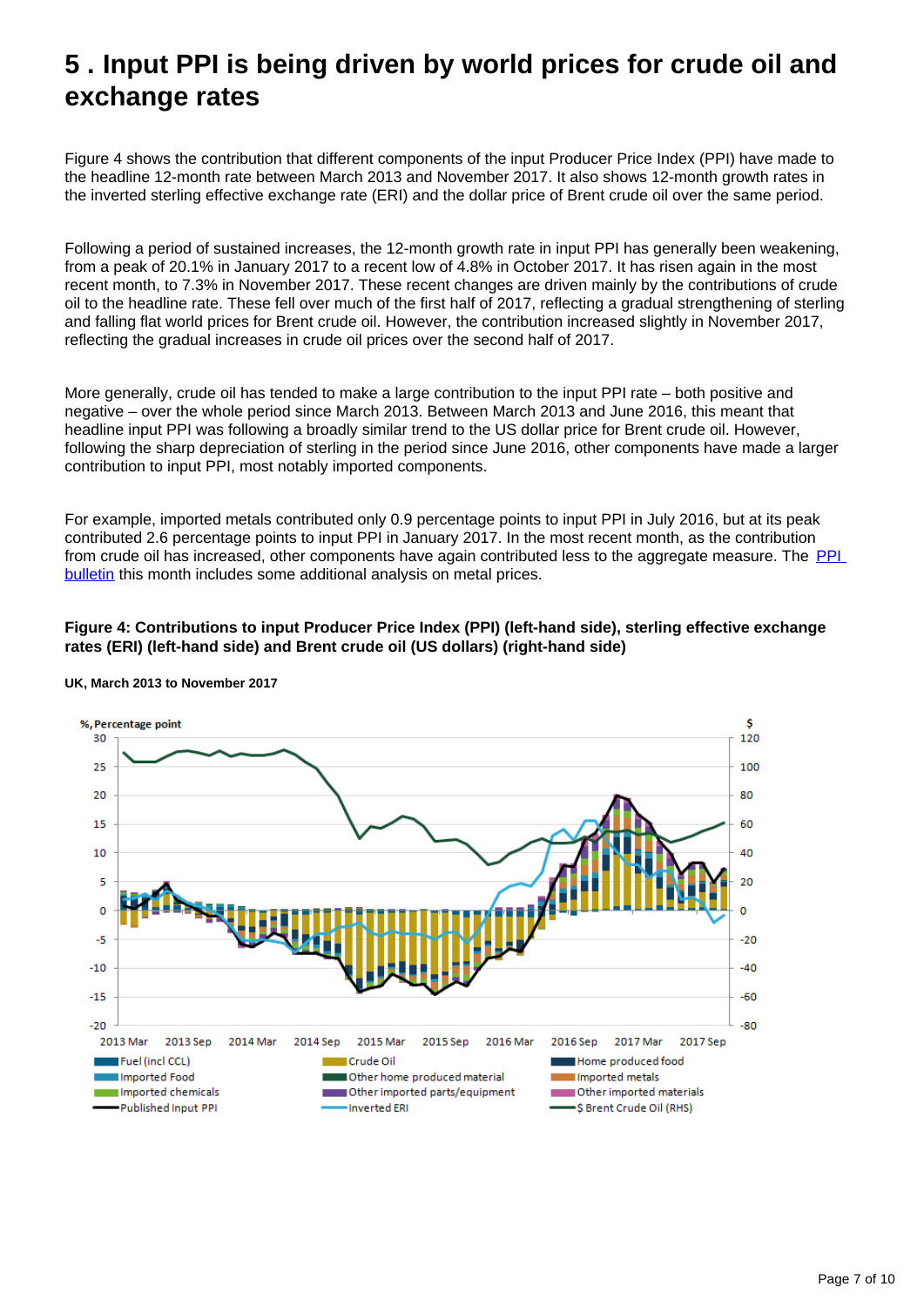# <span id="page-7-0"></span>**6 . Trends in property transactions remained lower in London than the UK as a whole since April 2016**

Figure 5 shows the long-term trend in the volume of property transactions in London and the UK as a whole, indexed to January 2005.

Property transactions for both series have followed broadly consistent trends over the majority of the period. In mid-2015, the volume of property transactions in London began to slow compared with the UK as a whole. Apart from the spike in March 2016, associated with the introduction of [higher tax rates on additional properties](https://www.ons.gov.uk/economy/inflationandpriceindices/articles/priceseconomiccommentary/june2017) introduced from 1 April 2016, this gap has been maintained over the period. In particular, the spike in March was followed by a sharp fall in transactions in April 2016, when the new charges came into force, however, both the spike and subsequent dip were more pronounced in London than in the UK as a whole.

Since April 2016, transaction volumes have also recovered more quickly in the UK as a whole than in London, with the gap that emerged in mid-2015 being sustained over the period since. In June 2017, the most recent month for which complete data are available, the volume of transactions in London was only 2.7% higher than in January 2005, while for the UK as a whole the volume of transactions was 44.0% higher.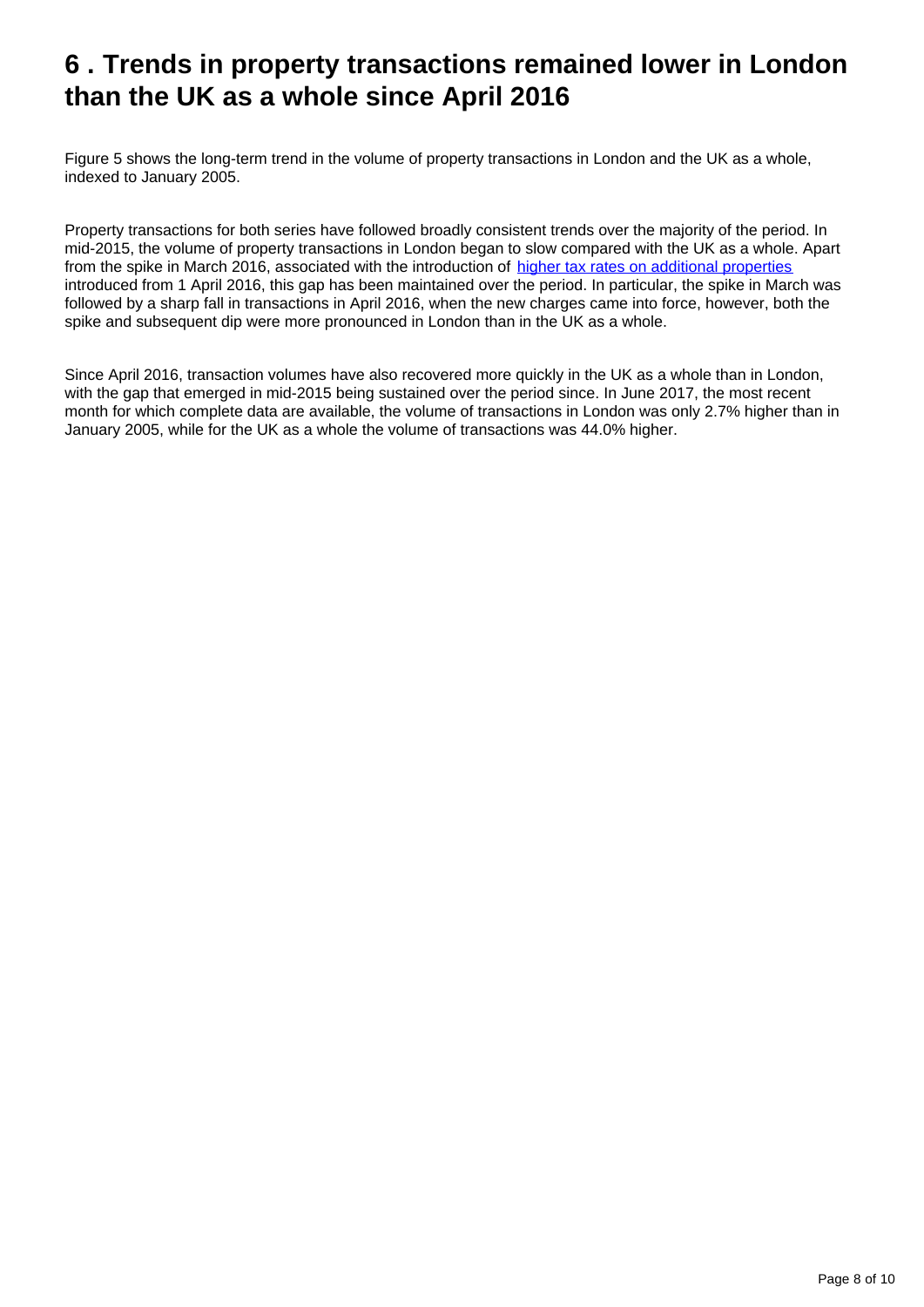### **Figure 5: Volumes of property transactions**

#### **UK and London, January 2005 to June 2017**

# Figure 5: Volumes of property transactions

UK and London, January 2005 to June 2017



#### **Source: UK House Price Index, Office for National Statistics**

#### **Notes:**

1. Volume of transaction data for recent months are omitted due to incomplete data. The most recent month presented is June 2017.

Figure 6 shows the 12-month growth rate in property transactions compared with the 12-month growth in average prices in the London region. The growth rate of London house prices has been moved back five months, as [previous trends](https://www.ons.gov.uk/economy/inflationandpriceindices/articles/priceseconomiccommentary/june2017) suggest that there is a lag of around five months before trends in property transactions feed through to price growth.